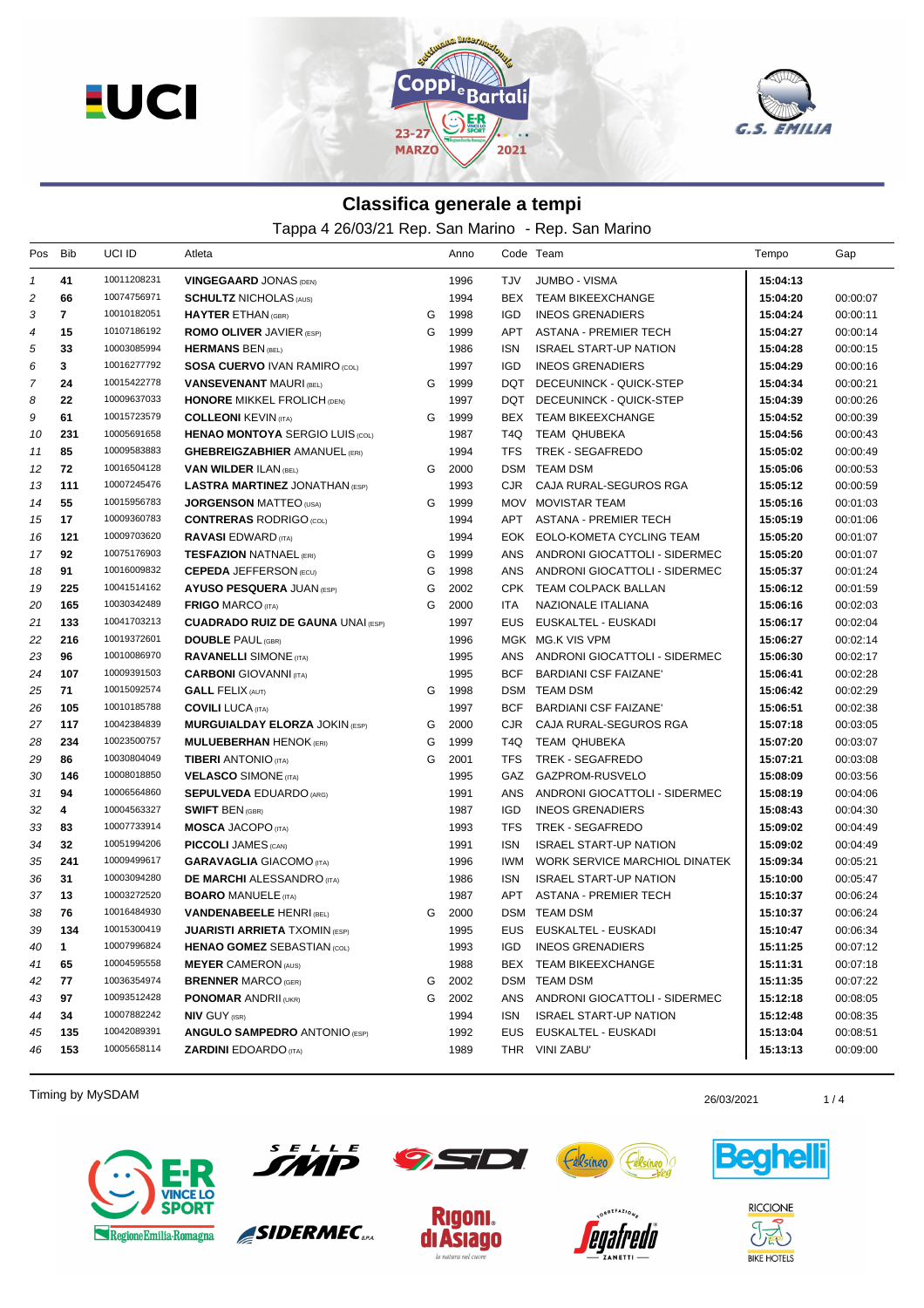**EUCI** 





## **Classifica generale a tempi**

Tappa 4 26/03/21 Rep. San Marino - Rep. San Marino

| Pos | Bib | UCI ID      | Atleta                                        |   | Anno |            | Code Team                            | Tempo    | Gap      |
|-----|-----|-------------|-----------------------------------------------|---|------|------------|--------------------------------------|----------|----------|
| 47  | 176 | 10008855878 | <b>VDOVIN ALEXANDER (RUS)</b>                 |   | 1993 |            | RUS NAZIONALE RUSSIA                 | 15:14:04 | 00:09:51 |
| 48  | 57  | 10035265241 | <b>ALBA BOLIVAR JUAN DIEGO (COL)</b>          |   | 1997 |            | MOV MOVISTAR TEAM                    | 15:14:06 | 00:09:53 |
| 49  | 113 | 10015906869 | <b>LAZKANO LOPEZ OIER (ESP)</b>               | G | 1999 | CJR        | CAJA RURAL-SEGUROS RGA               | 15:14:42 | 00:10:29 |
| 50  | 137 | 10005750161 | <b>BRAVO OIARBIDE GARIKOITZ (ESP)</b>         |   | 1989 |            | EUS EUSKALTEL - EUSKADI              | 15:15:18 | 00:11:05 |
| 51  | 73  | 10050439273 | <b>VERMAERKE KEVIN (USA)</b>                  | G | 2000 |            | DSM TEAM DSM                         | 15:15:38 | 00:11:25 |
| 52  | 81  | 10014404985 | <b>CONCI NICOLA (ITA)</b>                     |   | 1997 | TFS        | TREK - SEGAFREDO                     | 15:17:18 | 00:13:05 |
| 53  | 51  | 10015833818 | <b>CARRETERO HECTOR (ESP)</b>                 |   | 1995 | MOV        | <b>MOVISTAR TEAM</b>                 | 15:17:54 | 00:13:41 |
| 54  | 101 | 10009873065 | <b>CANAVERAL JOHNATAN (COL)</b>               |   | 1996 |            | BCF BARDIANI CSF FAIZANE'            | 15:19:17 | 00:15:04 |
| 55  | 84  | 10009392210 | <b>NIBALI ANTONIO (ITA)</b>                   |   | 1992 | TFS        | TREK - SEGAFREDO                     | 15:19:26 | 00:15:13 |
| 56  | 127 | 10011235008 | <b>FORTUNATO LORENZO (ITA)</b>                |   | 1996 |            | EOK EOLO-KOMETA CYCLING TEAM         | 15:19:30 | 00:15:17 |
| 57  | 64  | 10006720161 | <b>HOWSON DAMIEN (AUS)</b>                    |   | 1992 |            | BEX TEAM BIKEEXCHANGE                | 15:20:47 | 00:16:34 |
| 58  | 114 | 10009720491 | <b>AULAR SANABRIA ORLUIS ALBERTO (VEN)</b>    |   | 1996 | CJR        | CAJA RURAL-SEGUROS RGA               | 15:21:09 | 00:16:56 |
| 59  | 44  | 10021708378 | <b>FISHER-BLACK FINN (NZL)</b>                | G | 2001 | TJV        | <b>JUMBO - VISMA</b>                 | 15:21:18 | 00:17:05 |
| 60  | 56  | 10056423971 | <b>GONZALEZ RIVERA ABNER (PUR)</b>            | G | 2000 |            | MOV MOVISTAR TEAM                    | 15:22:39 | 00:18:26 |
| 61  | 16  | 10036105101 | <b>BRUSSENSKIY GLEB (KAZ)</b>                 | G | 2000 | APT        | ASTANA - PREMIER TECH                | 15:22:51 | 00:18:38 |
| 62  | 53  | 10057336175 | <b>RUBIO REYES EINER AUGUSTO (COL)</b>        | G | 1998 |            | MOV MOVISTAR TEAM                    | 15:23:13 | 00:19:00 |
| 63  | 205 | 10013809144 | <b>YUSTRE RODRIGUEZ KRISTIAN JAVIER (COL)</b> |   | 1993 | <b>GTS</b> | <b>GIOTTI VICTORIA - SAVINI DUE</b>  | 15:23:56 | 00:19:43 |
| 64  | 12  | 10010041100 | <b>STALNOV NIKITA (KAZ)</b>                   |   | 1991 | APT        | <b>ASTANA - PREMIER TECH</b>         | 15:24:06 | 00:19:53 |
| 65  | 46  | 10022761032 | <b>VAN DIJKE MICK (NED)</b>                   | G | 2000 | TJV        | <b>JUMBO - VISMA</b>                 | 15:24:37 | 00:20:24 |
| 66  | 112 | 10009393624 | <b>CUADROS MORATA ALVARO (ESP)</b>            |   | 1995 | CJR.       | CAJA RURAL-SEGUROS RGA               | 15:24:51 | 00:20:38 |
| 67  | 45  | 10023376475 | <b>LEEMREIZE GIJS (NED)</b>                   | G | 1999 | TJV        | <b>JUMBO - VISMA</b>                 | 15:24:56 | 00:20:43 |
| 68  | 102 | 10007742503 | <b>GABBURO</b> DAVIDE (ITA)                   |   | 1993 | <b>BCF</b> | <b>BARDIANI CSF FAIZANE'</b>         | 15:24:57 | 00:20:44 |
| 69  | 123 | 10031387665 | <b>FANCELLU</b> ALESSANDRO (ITA)              | G | 2000 |            | EOK EOLO-KOMETA CYCLING TEAM         | 15:25:05 | 00:20:52 |
| 70  | 145 | 10014401955 | <b>SCARONI</b> CRISTIAN (ITA)                 |   | 1997 |            | GAZ GAZPROM-RUSVELO                  | 15:26:18 | 00:22:05 |
| 71  | 161 | 10007260331 | <b>SENNI MANUEL (ITA)</b>                     |   | 1992 | <b>ITA</b> | NAZIONALE ITALIANA                   | 15:26:46 | 00:22:33 |
| 72  | 75  | 10036430049 | <b>MAYRHOFER MARIUS (GER)</b>                 | G | 2000 |            | DSM TEAM DSM                         | 15:27:54 | 00:23:41 |
| 73  | 236 | 10015722771 | <b>PUPPIO ANTONIO (ITA)</b>                   | G | 1999 |            | T4Q TEAM QHUBEKA                     | 15:28:28 | 00:24:15 |
| 74  | 82  | 10008670871 | <b>EG NIKLAS (DEN)</b>                        |   | 1995 | <b>TFS</b> | TREK - SEGAFREDO                     | 15:28:49 | 00:24:36 |
| 75  | 103 | 10009700889 | <b>GAROSIO ANDREA</b> (ITA)                   |   | 1993 | BCF        | <b>BARDIANI CSF FAIZANE'</b>         | 15:29:01 | 00:24:48 |
| 76  | 187 | 10029858705 | <b>PARISINI NICOLO' (ITA)</b>                 | G | 2000 | BTC.       | BELTRAMI TSA TRE COLLI               | 15:30:20 | 00:26:07 |
| 77  | 106 | 10014968191 | <b>MONACO ALESSANDRO (ITA)</b>                | G | 1998 | <b>BCF</b> | <b>BARDIANI CSF FAIZANE'</b>         | 15:31:49 | 00:27:36 |
| 78  | 36  | 10004881508 | <b>DOWSETT ALEX (GBR)</b>                     |   | 1988 | <b>ISN</b> | <b>ISRAEL START-UP NATION</b>        | 15:33:08 | 00:28:55 |
| 79  | 193 | 10014405490 | <b>LUCCA RICCARDO</b> (ITA)                   |   | 1997 | GEF        | <b>GENERAL STORE - F.LLI CURIA -</b> | 15:34:32 | 00:30:19 |
| 80  | 224 | 10030102114 | <b>MARTINELLI ALESSIO (ITA)</b>               | G | 2001 |            | CPK TEAM COLPACK BALLAN              | 15:34:46 | 00:30:33 |
| 81  | 124 | 10023603013 | <b>FETTER ERIK (HUN)</b>                      | G | 2000 |            | EOK EOLO-KOMETA CYCLING TEAM         | 15:35:20 | 00:31:07 |
| 82  | 37  | 10015606674 | <b>BERWICK SEBASTIAN (AUS)</b>                | G | 1999 | <b>ISN</b> | <b>ISRAEL START-UP NATION</b>        | 15:35:50 | 00:31:37 |
| 83  | 131 | 10015709132 | <b>AZPARREN</b> XABIER MIKEL (ESP)            | G | 1999 | <b>EUS</b> | EUSKALTEL - EUSKADI                  | 15:37:38 | 00:33:25 |
| 84  | 141 | 10006795337 | <b>SHALUNOV EVGENY (RUS)</b>                  |   | 1992 |            | GAZ GAZPROM-RUSVELO                  | 15:38:08 | 00:33:55 |
| 85  | 122 | 10008816775 | <b>DINA MARTON (HUN)</b>                      |   | 1996 |            | EOK EOLO-KOMETA CYCLING TEAM         | 15:39:21 | 00:35:08 |
| 86  | 147 | 10075083741 | <b>VACEK MATHIAS (CZE)</b>                    | G | 2002 |            | GAZ GAZPROM-RUSVELO                  | 15:39:52 | 00:35:39 |
| 87  | 166 | 10029928928 | <b>TOLIO ALEX (ITA)</b>                       | G | 2000 | ITA        | NAZIONALE ITALIANA                   | 15:40:35 | 00:36:22 |
| 88  | 157 | 10005750262 | <b>GRADEK KAMIL (POL)</b>                     |   | 1990 | THR        | <b>VINI ZABU'</b>                    | 15:41:00 | 00:36:47 |
| 89  | 21  | 10005506651 | <b>ARCHBOLD SHANE</b> (NZL)                   |   | 1989 | DQT        | DECEUNINCK - QUICK-STEP              | 15:41:07 | 00:36:54 |
| 90  | 115 | 10016193021 | <b>OSORIO CARVAJAL ALEJANDRO (COL)</b>        | G | 1998 | CJR        | CAJA RURAL-SEGUROS RGA               | 15:41:38 | 00:37:25 |
| 91  | 142 | 10010201350 | <b>RIKUNOV PETR (RUS)</b>                     |   | 1997 |            | GAZ GAZPROM-RUSVELO                  | 15:41:39 | 00:37:26 |
| 92  | 126 | 10009505475 | <b>ALBANESE VINCENZO (ITA)</b>                |   | 1996 |            | EOK EOLO-KOMETA CYCLING TEAM         | 15:42:00 | 00:37:47 |
|     |     |             |                                               |   |      |            |                                      |          |          |

Timing by MySDAM 2/4

Regione Emilia-Romagna



SIDERMEC<sub>SEA</sub>









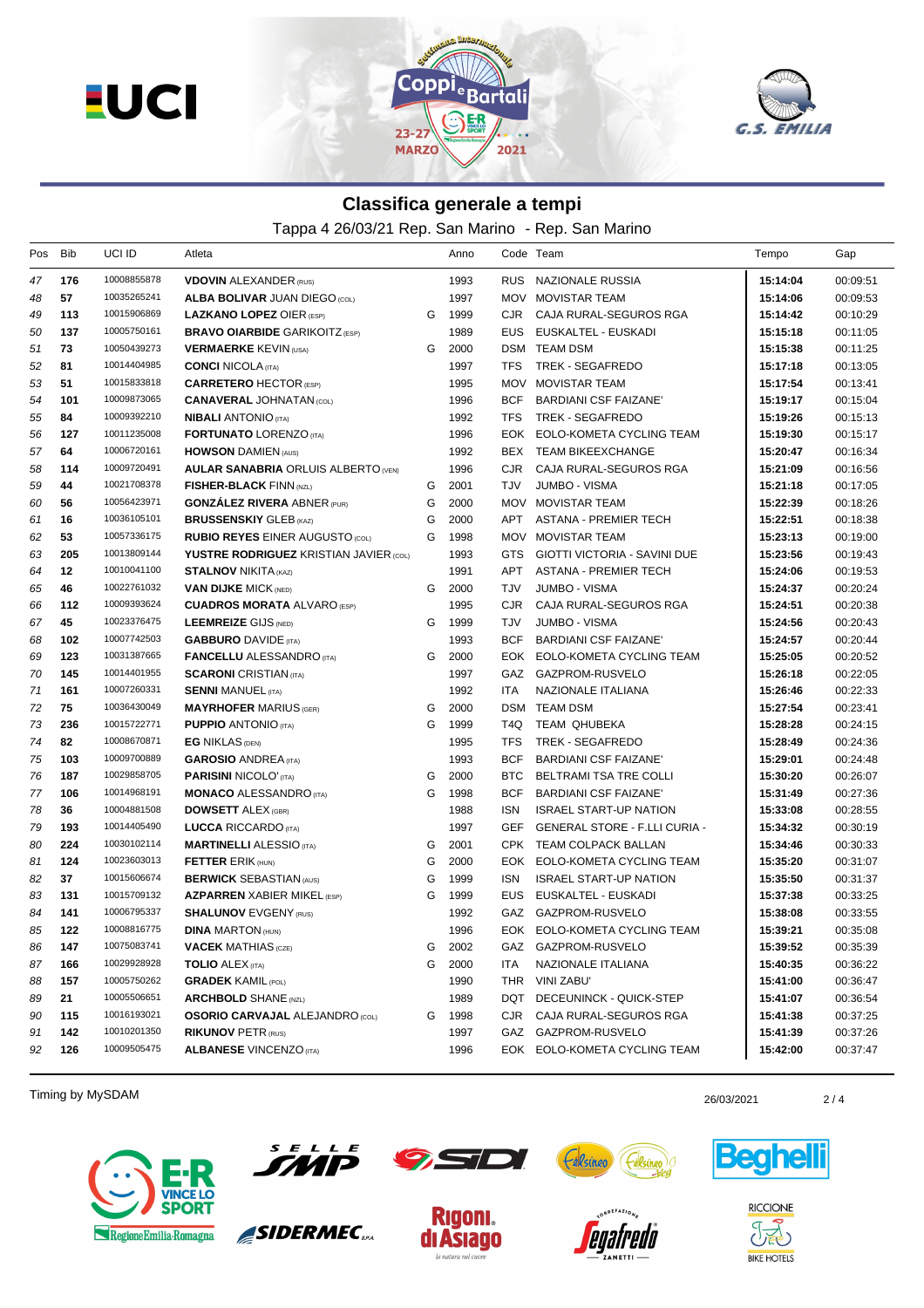**EUCI** 





## **Classifica generale a tempi**

Tappa 4 26/03/21 Rep. San Marino - Rep. San Marino

| Pos     | Bib | UCI ID      | Atleta                                   |   | Anno |            | Code Team                            | Tempo    | Gap      |
|---------|-----|-------------|------------------------------------------|---|------|------------|--------------------------------------|----------|----------|
| 93      | 243 | 10014478343 | <b>COLOMBO</b> RAUL (ITA)                |   | 1996 | IWM        | WORK SERVICE MARCHIOL DINATEK        | 15:42:59 | 00:38:46 |
| 94      | 215 | 10010128905 | <b>WRIGHT PAUL (NZL)</b>                 | G | 1998 |            | MGK MG.K VIS VPM                     | 15:43:09 | 00:38:56 |
| 95      | 63  | 10006291442 | <b>HEPBURN MICHAEL (AUS)</b>             |   | 1991 |            | BEX TEAM BIKEEXCHANGE                | 15:43:50 | 00:39:37 |
| 96      | 43  | 10022852170 | <b>PLUIMERS RICK (NED)</b>               | G | 2000 | TJV        | JUMBO - VISMA                        | 15:46:14 | 00:42:01 |
| 97      | 214 | 10030110905 | <b>DRAGHI</b> GUIDO (ITA)                | G | 2001 |            | MGK MG.K VIS VPM                     | 15:46:16 | 00:42:03 |
| 98      | 197 | 10009639255 | <b>ZAHIRI ABDERRAHIM (MAR)</b>           |   | 1996 |            | GEF GENERAL STORE - F.LLI CURIA -    | 15:46:56 | 00:42:43 |
| 99      | 183 | 10030302376 | <b>BALESTRA LORENZO</b> (ITA)            | G | 2002 | BTC.       | BELTRAMI TSA TRE COLLI               | 15:47:29 | 00:43:16 |
| 100     | 74  | 10023963529 | <b>HAYTER LEO (GBR)</b>                  | G | 2001 |            | DSM TEAM DSM                         | 15:49:53 | 00:45:40 |
| 101     | 196 | 10015832000 | <b>VISINTAINER LORENZO (ITA)</b>         | G | 1999 |            | GEF GENERAL STORE - F.LLI CURIA -    | 15:50:37 | 00:46:24 |
| 102     | 54  | 10010973714 | <b>JØRGENSEN MATHIAS NORSGAARD (DEN)</b> |   | 1997 |            | MOV MOVISTAR TEAM                    | 15:50:39 | 00:46:26 |
| 103     | 144 | 10009818202 | <b>KUZMIN ANTON (KAZ)</b>                |   | 1996 |            | GAZ GAZPROM-RUSVELO                  | 15:50:45 | 00:46:32 |
| 104     | 23  | 10015311028 | <b>GARRISON IAN (USA)</b>                | G | 1998 |            | DQT DECEUNINCK - QUICK-STEP          | 15:50:46 | 00:46:33 |
| 105     | 182 | 10030127271 | <b>CRETTI LUCA</b> (ITA)                 | G | 2001 | BTC.       | BELTRAMI TSA TRE COLLI               | 15:50:52 | 00:46:39 |
| 106     | 226 | 10029403108 | <b>PETRUCCI MATTIA (ITA)</b>             | G | 2000 |            | CPK TEAM COLPACK BALLAN              | 15:50:55 | 00:46:42 |
| 107     | 223 | 10030050479 | <b>PLEBANI NICOLA (ITA)</b>              | G | 2001 |            | CPK TEAM COLPACK BALLAN              | 15:51:05 | 00:46:52 |
| 108     | 42  | 10036464102 | <b>HESSMANN MICHEL (GER)</b>             | G | 2001 | TJV        | <b>JUMBO - VISMA</b>                 | 15:51:44 | 00:47:31 |
| 109     | 201 | 10053731112 | <b>DIMA EMIL (ROU)</b>                   |   | 1997 | GTS.       | GIOTTI VICTORIA - SAVINI DUE         | 15:51:54 | 00:47:41 |
| 110     | 173 | 10015265659 | <b>MUKHOMEDIAROV DMITRII (RUS)</b>       | G | 1999 |            | RUS NAZIONALE RUSSIA                 | 15:52:03 | 00:47:50 |
| 111     | 95  | 10007822729 | <b>RUMAC JOSIP (CRO)</b>                 |   | 1994 | <b>ANS</b> | ANDRONI GIOCATTOLI - SIDERMEC        | 15:52:24 | 00:48:11 |
| 112     | 237 | 10021918142 | <b>CHRISTENSEN</b> DREW (NZL)            | G | 2001 | T4Q        | TEAM QHUBEKA                         | 15:52:25 | 00:48:12 |
| 113     | 171 | 10034936653 | <b>SYRITSA GLEB (RUS)</b>                | G | 2000 |            | RUS NAZIONALE RUSSIA                 | 15:52:47 | 00:48:34 |
| 114     | 242 | 10010971185 | <b>BURCHIO FEDERICO (ITA)</b>            |   | 1996 | IWM.       | WORK SERVICE MARCHIOL DINATEK        | 15:54:08 | 00:49:55 |
| 115     | 235 | 10031204880 | <b>GUASCO MATTIA (ITA)</b>               | G | 2000 | T4Q        | TEAM QHUBEKA                         | 15:55:30 | 00:51:17 |
| 116     | 246 | 10030102215 | <b>ZECCHIN MICHAEL (ITA)</b>             | G | 2001 | IWM.       | WORK SERVICE MARCHIOL DINATEK        | 15:56:18 | 00:52:05 |
| 117     | 211 | 10009780715 | <b>RADICE RAFFAELE</b> (ITA)             |   | 1996 |            | MGK MG.K VIS VPM                     | 15:56:30 | 00:52:17 |
| 118     | 194 | 10015078935 | <b>ROCCHETTA CRISTIAN (ITA)</b>          | G | 1998 | <b>GEF</b> | GENERAL STORE - F.LLI CURIA -        | 15:56:56 | 00:52:43 |
| 119     | 143 | 10008924384 | <b>CIMA</b> DAMIANO (ITA)                |   | 1993 |            | GAZ GAZPROM-RUSVELO                  | 15:57:07 | 00:52:54 |
| 120     | 25  | 10003292324 | <b>CAVENDISH MARK (GBR)</b>              |   | 1985 |            | DQT DECEUNINCK - QUICK-STEP          | 15:57:09 | 00:52:56 |
| 121     | 191 | 10058443692 | <b>GORAK DOMINIK (POL)</b>               | G | 2001 | GEF        | GENERAL STORE - F.LLI CURIA -        | 15:57:37 | 00:53:24 |
| 122     | 195 | 10015792792 | <b>TOSIN RICCARDO</b> (ITA)              | G | 1998 | GEF        | <b>GENERAL STORE - F.LLI CURIA -</b> | 15:57:53 | 00:53:40 |
| 123     | 245 | 10015134509 | <b>DI BENEDETTO</b> STEFANO (ITA)        | G | 1998 | IWM.       | WORK SERVICE MARCHIOL DINATEK        | 15:58:12 | 00:53:59 |
| 124     | 217 | 10023491663 | <b>CAROLLO</b> FRANCESCO (ITA)           | G | 2000 |            | MGK MG.K VIS VPM                     | 15:59:14 | 00:55:01 |
| 125     | 35  | 10005391564 | <b>BRANDLE MATTHIAS (AUT)</b>            |   | 1989 | <b>ISN</b> | <b>ISRAEL START-UP NATION</b>        | 16:01:28 | 00:57:15 |
| 126     | 212 | 10010970579 | <b>SALVIETTI NICCOLO' (ITA)</b>          |   | 1993 |            | MGK MG.K VIS VPM                     | 16:02:11 | 00:57:58 |
| 127     | 184 | 10030311066 | <b>PIRAS ANDREA</b> (ITA)                | G | 2002 | BTC        | BELTRAMI TSA TRE COLLI               | 16:02:13 | 00:58:00 |
| 128     | 154 | 10004501891 | <b>FRAPPORTI MARCO (ITA)</b>             |   | 1985 |            | THR VINI ZABU'                       | 16:02:14 | 00:58:01 |
| 129     | 151 | 10009974816 | <b>BEVILACQUA SIMONE (ITA)</b>           |   | 1997 |            | THR VINI ZABU'                       | 16:02:14 | 00:58:01 |
| 130     | 181 | 10029728157 | <b>PESENTI THOMAS</b> (ITA)              | G | 1999 | BTC.       | BELTRAMI TSA TRE COLLI               | 16:02:40 | 00:58:27 |
| 131 163 |     | 10006891630 | <b>SCARTEZZINI MICHELE (ITA)</b>         |   | 1992 | ITA        | NAZIONALE ITALIANA                   | 16:05:05 | 01:00:52 |
| 132 155 |     | 10008972884 | <b>MARECZKO JAKUB (ITA)</b>              |   | 1994 |            | THR VINI ZABU'                       | 16:05:17 | 01:01:04 |
| 133 244 |     | 10015134004 | <b>ZANDRI FRANCESCO (ITA)</b>            |   | 1997 |            | IWM WORK SERVICE MARCHIOL DINATEK    | 16:09:26 | 01:05:13 |
| 134 203 |     | 10005503217 | <b>GUARDINI ANDREA (ITA)</b>             |   | 1989 |            | GTS GIOTTI VICTORIA - SAVINI DUE     | 16:10:22 | 01:06:09 |
| 135 152 |     | 10008854868 | <b>STACCHIOTTI RICCARDO (ITA)</b>        |   | 1991 |            | THR VINI ZABU'                       | 16:18:51 | 01:14:38 |
| 136     | 202 | 10009971580 | <b>ONESTI</b> EMANUELE (ITA)             |   | 1995 |            | GTS GIOTTI VICTORIA - SAVINI DUE     | 16:19:24 | 01:15:11 |
| 137 156 |     | 10006903754 | <b>BERTAZZO LIAM (ITA)</b>               |   | 1992 |            | THR VINI ZABU'                       | 16:20:29 | 01:16:16 |
|         |     |             |                                          |   |      |            |                                      |          |          |

Timing by MySDAM 26/03/2021 26/03/2021 26/03/2021 26/03/2021 26/03/2021 26/03/2021





SIDERMEC<sub>SEA</sub>



la na